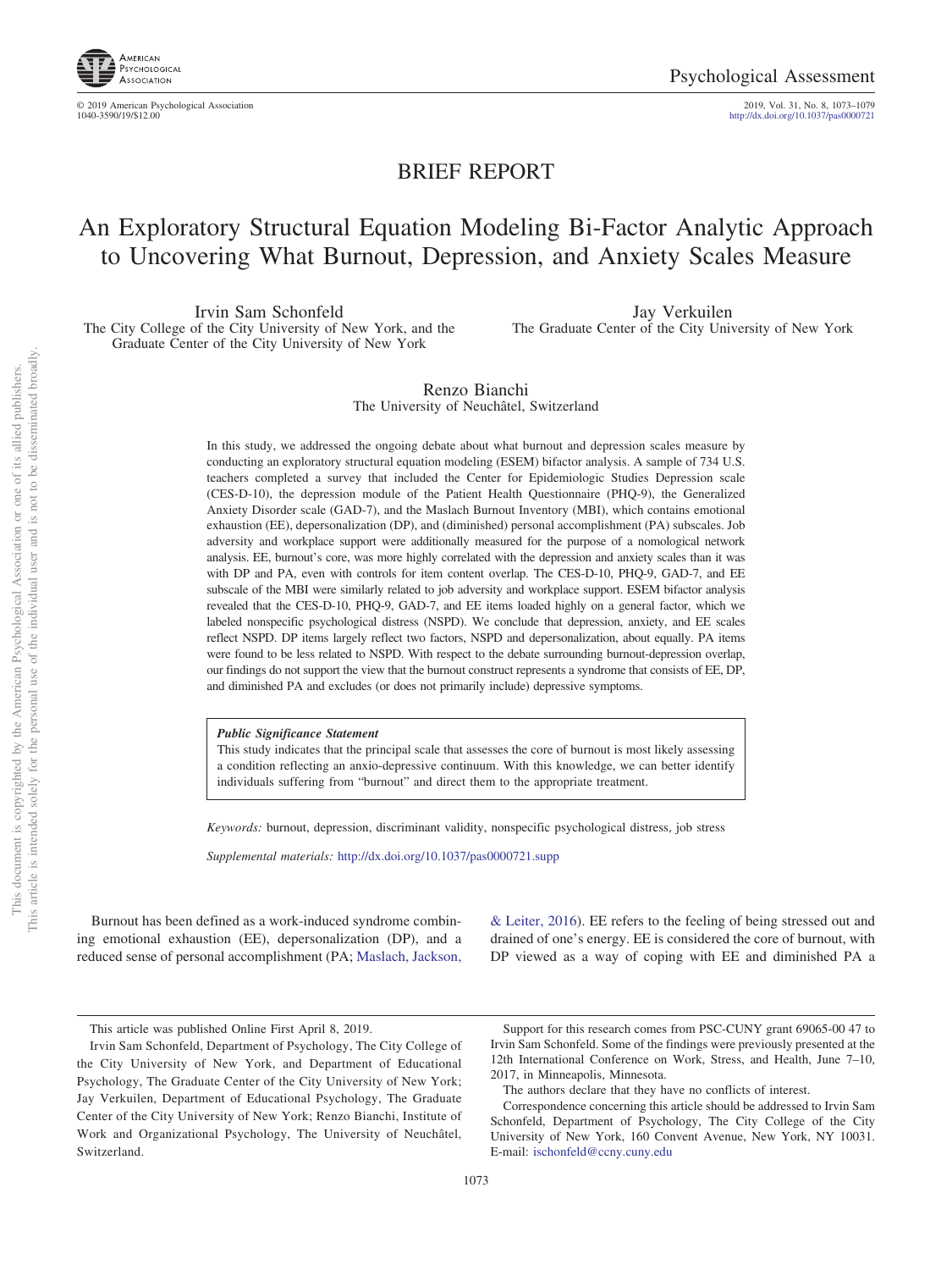long-term repercussion of EE [\(Maslach, Schaufeli, & Leiter,](#page-5-1) [2001\)](#page-5-1). DP consists of withdrawal from one's job and detachment from the people connected with one's work. Diminished PA involves a negative self-evaluation in the job, entailing feelings of incompetence and professional inefficacy. Thus defined, burnout is assessed with the Maslach Burnout Inventory (MBI), a selfadministered questionnaire that has played a referential role in burnout research [\(Maslach et al., 2001\)](#page-5-1). A problem attached to the MBI pertains to discriminant validity, most notably vis-à-vis measures of depression [\(Ahola, Hakanen, Perhoniemia, & Mutanen,](#page-5-2) [2014;](#page-5-2) [Wurm et al., 2016\)](#page-6-0). Scores on burnout and depression scales correlate highly enough to suggest that burnout and depression scales largely measure the same construct [\(Bianchi & Schonfeld,](#page-5-3) [2018;](#page-5-3) [Schonfeld & Bianchi, 2016\)](#page-6-1). The two sets of scales also showed similar nomological networks [\(Bianchi, Schonfeld, &](#page-5-4) [Laurent, 2018\)](#page-5-4). At an etiological level, unresolvable job stress, thought to be the prime mover in burnout [\(Maslach et al., 2001\)](#page-5-1), is a key depressogenic factor [\(Bianchi et al., 2018;](#page-5-3) [Schonfeld &](#page-6-2) [Chang, 2017\)](#page-6-2).

Other evidence indicates that burnout is associated with anxiety (e.g., [Rössler, Hengartner, Ajdacic-Gross, & Angst, 2015\)](#page-5-5). Depression and anxiety have been found to reflect a common continuum [\(Caspi et al., 2014\)](#page-5-6). The view of a general anxio-depressive dimension of ill-being is well instantiated in the notions of demoralization [\(Tellegen et al., 2003\)](#page-6-3) and nonspecific psychological distress (NSPD; [Dohrenwend, Shrout, Egri, & Mendelsohn, 1980\)](#page-5-7).

In this study, we examined relations among burnout, depression, and anxiety scales in two ways. First, we examined the scales' intercorrelations and looked for parallels in the scales' nomological networks. Second, to better understand how the scale items align dimensionally, we conducted an exploratory structural equation modeling (ESEM) bifactor analysis, focusing on the items of (a) the MBI's subscales; (b) two depression measures, the 9-item depression module of the Patient Health Questionnaire (PHQ-9; [Kroenke & Spitzer, 2002\)](#page-5-8) and the 10-item version of the Center for Epidemiologic Studies Depression scale (CES-D-10; [Cole, Rabin,](#page-5-9) [Smith, & Kaufman, 2004\)](#page-5-9), and (c) the 7-item Generalized Anxiety Disorder scale (GAD-7; [Spitzer, Kroenke, Williams, & Löwe,](#page-6-4) [2006\)](#page-6-4).

#### **Method**

During the 2015–2016 school year, teachers completed an Internet survey that included the MBI [\(Maslach et al., 2016\)](#page-5-0), the PHQ-9 [\(Kroenke & Spitzer, 2002\)](#page-5-8), the CES-D-10 [\(Cole et al.,](#page-5-9) [2004\)](#page-5-9), the GAD-7 [\(Spitzer et al., 2006\)](#page-6-4), and measures of job adversity and workplace support. Research has suggested that the reliability of scores on self-administered Internet surveys is as high, and the interpretation of such scores is as valid, as those of paper-and-pencil surveys [\(Ritter, Lorig, Laurent, & Matthews,](#page-5-10) [2004\)](#page-5-10).

We conducted an analytic, rather than a descriptive, study (see [Kristensen, 1995,](#page-5-11) p. 21). Our aim was *not* to estimate the prevalence of the conditions of interest, but to ascertain the extent to which burnout, depression, and anxiety scale items measure the same construct. While sample representativeness was not a primary concern, the inclusion of teachers who attained high, medium, and low scores on the scales of interest was. All recruitment and other procedures were approved by the Institutional Review

Boards of the City University of New York and the New York City Department of Education.

#### **Study Sample**

The only eligibility criterion for study participation was that the participant be a public school teacher. Teachers are an apt group to study because the stressfulness of working conditions and the extent of depressive and burnout symptoms in teachers vary considerably [\(Schonfeld, Bianchi, & Luehring-Jones, 2017\)](#page-6-5). The teachers ( $N = 734$ ; 573 women and 161 men) were recruited by contacting school administrators in 22 states in the United States. The teachers' mean age was  $43 (SD = 11.7)$ ; 580 (79%) were married or in a close relationship. The mean number of years in the teacher's current school was  $7.8$  ( $SD = 7.1$ ); the mean number of years as a teacher was  $13.6$  (*SD* = 8.9). A total of 286 (39%) taught in high schools; 135 (18%), in middle schools; 279 (38%), in elementary schools; and 34 (5%), in kindergarten or PreK. Regarding ethnicity/race, 47 (6%) teachers were African American; 33 (4.5%), Latino; 579 (79%), White; the other teachers identified as Native American, Asian American, Arab American, East Indian, mixed, and no response.

#### **Measures**

MBI. Burnout symptoms were assessed with the MBI-Educators Survey [\(Maslach et al., 2016\)](#page-5-0), a 22-item questionnaire that comprises three subscales, EE, DP, and PA. EE is considered the core of burnout [\(Maslach et al., 2001\)](#page-5-1). The response alternatives are on a 7-point frequency scale that covers the previous year (from 0 for *never* to 6 for *every day*). The means, standard deviations, and alphas for all scales used in this study can be found in [Table 1.](#page-2-0) See [Table 2](#page-3-0) for the items.

**PHQ-9.** The PHQ-9 references the nine diagnostic criteria for major depressive disorder found in the *DSM–5* [\(Kroenke &](#page-5-8) [Spitzer, 2002\)](#page-5-8). The instrument grades symptoms by a frequency scale that ranges from 0 (*not at all*) to 3 (*nearly every day*). The items cover the previous two weeks. Although the PHQ-9 was created in the *DSM–IV* era, no changes were made between *DSM–IV* and *DSM–5* in the symptom profiles for diagnosing a major depressive episode [\(American Psychiatric Association,](#page-5-12) [2013\)](#page-5-12).

**CES-D-10.** The CES-D-10 also assesses depressive symptoms. Compared to the full 20-item CES-D, the CES-D-10 reduces the response burden on study participants. [Cole et al. \(2004\)](#page-5-9) demonstrated the structural validity of the instrument. To reduce the influence of format differences on CES-D scores' correlation with scores on the MBI subscales, we altered the response alternatives of the CES-D-10, which ordinarily cover symptoms occurring over the last week, to match the response alternatives of the MBI items.

In view of [Maslach and Leiter's \(2016\)](#page-5-13) concern that the correlation between depression and burnout scales is high because depression scales include fatigue-related items, for the correlational analyses in [Table 1](#page-2-0) we created alternative versions of the PHQ (PHQ-7) and CES-D (CES-D-9) by omitting items that reference fatigue. Omitting items was not necessary for the factor analysis described later.

**GAD-7.** The GAD-7 assesses anxiety symptoms on a  $0-3$ rating scale. The GAD-7 is, like the PHQ-9, a module of the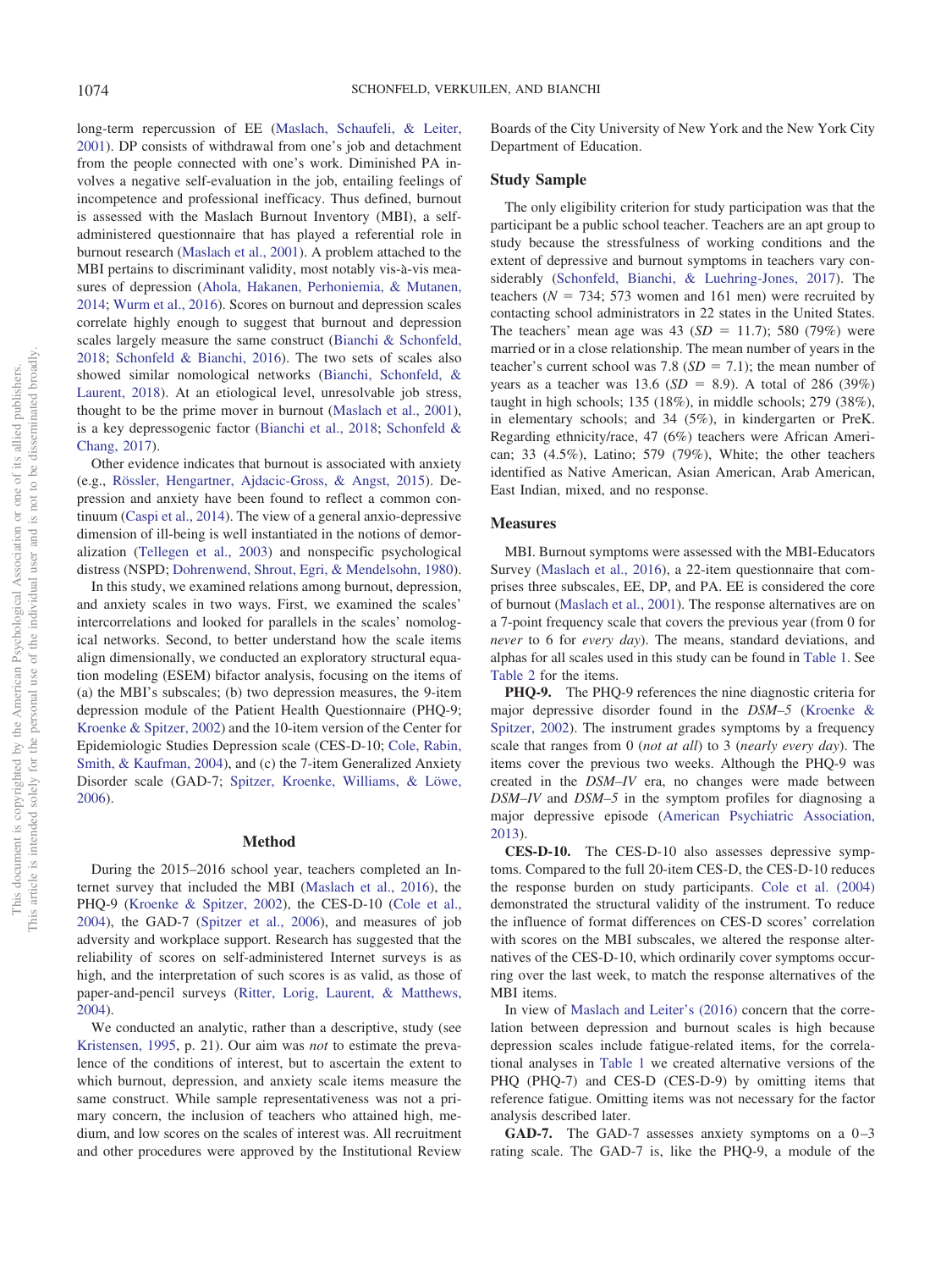| Anxiety Symptom Scales and the MDI Subscales |                  |      |          |            |         |        |        |        |        |        |        |               |
|----------------------------------------------|------------------|------|----------|------------|---------|--------|--------|--------|--------|--------|--------|---------------|
| Scales                                       | $\boldsymbol{M}$ | SD   | $\alpha$ | $CES-D-10$ | CES-D-9 | PHQ-9  | PHQ-7  | GAD-7  | EE     | DP     | PA     | Job adversity |
| $CES-D-10$                                   | 2.35             | 1.16 | .86      |            |         |        |        |        |        |        |        |               |
| $CES-D-9$                                    | 2.58             | .80  | .84      | .97        |         |        |        |        |        |        |        |               |
| PHQ-9                                        | 9.83             | 6.51 | .89      | .80        | .77     |        |        |        |        |        |        |               |
| PHQ-7                                        | 6.42             | 5.08 | .87      | .81        | .79     | .98    |        |        |        |        |        |               |
| GAD-7                                        | 8.36             | 6.00 | .93      | .72        | .70     | .78    | .75    |        |        |        |        |               |
| EE                                           | 3.56             | 1.42 | .93      | .76        | .74     | .74    | .71    | .69    |        |        |        |               |
| DP                                           | 1.88             | 1.30 | .75      | .56        | .55     | .54    | .54    | .50    | .60    |        |        |               |
| PA                                           | 4.29             | .92  | .80      | $-.44$     | $-.38$  | $-.46$ | $-.46$ | $-.33$ | $-.44$ | $-.48$ |        |               |
| Job adversity                                | 1.34             | .92  | .80      | .29        | .30     | .31    | .32    | .28    | .36    | .42    | $-.23$ |               |
| Workplace support                            | 1.92             | .74  | .79      | $-.39$     | $-.40$  | $-.40$ | $-.40$ | $-.38$ | $-.42$ | $-.34$ | .27    | $-.22$        |

*The Means (M), Standard Deviations (SD), Alpha Coefficients (), and Pearson Correlations Are Presented for the Depressive and Anxiety Symptom Scales and the MBI Subscales*

*Note*. CES-D-10 = 10-item version of the Center for Epidemiologic Studies Depression scale; CES-D-9 = CES-D-10 with one fatigue item deleted;  $PHQ-9 = 9$ -item depression module of the Patient Health Questionnaire; PHQ-7 = PHQ-9 with two items that pertain to fatigue deleted; GAD-7 = 7-item Generalized Anxiety Disorder scale; EE = emotional exhaustion subscale of the Maslach Burnout Inventory (MBI); DP = depersonalization subscale of the MBI; PA = personal accomplishment subscale of the MBI. All correlations are significant at  $p < .001$ .

Patient Health Questionnaire and covers the previous two weeks [\(Spitzer et al., 2006\)](#page-6-4).

**Other measures.** The teachers additionally completed a 5-item job adversity scale (e.g., "Students disrupted your class"; Never/very rarely . . . Daily) and a 4-item workplace support scale (e.g., "How much are the following people helpful to you in getting your job done?" Supervisors/administrators; Not at all... Very much). The job adversity and workplace support scales were derived from longer, more detailed scales [\(Schonfeld, 2001\)](#page-6-6) but shortened to reduce response burden [\(Schonfeld & Bianchi, 2016\)](#page-6-1).

#### **Data Analysis**

<span id="page-2-0"></span>Table 1

We searched for aberrant response patterns but found no evidence that would lead us to remove respondents (see [online supplemental](http://dx.doi.org/10.1037/pas0000721.supp) [materials, S1\)](http://dx.doi.org/10.1037/pas0000721.supp). We calculated the correlations among the scales.

The question we pose is strongly focused on the extent and nature of multidimensionality among the items of interest. The bifactor model (e.g., [DeMars, 2013;](#page-5-14) [Reise, 2012;](#page-5-15) [Rodriguez, Re](#page-5-16)[ise, & Haviland, 2016\)](#page-5-16) is aimed precisely at this question. It works by decomposing an item's systematic variance in terms of, ideally, two sources, a general factor and one source of additional systematic variance. Our analysis proceeded as follows.

We were interested in the composition and nature of the items that load strongly on a general, nonspecific psychological distress (NSPD) factor as well as the nature of secondary factors. We therefore chose to add a bifactor for each anticipated potential source of systematic secondary variance. Given three MBI subscales (EE, DP, and PA) and three additional scales (GAD-7; CES-D-10, PHQ-9), we added six bifactors in total. The number of items per bifactor ranged from 5 to 10, indicating that the factors were substantially overidentified, a highly useful property to ensure a good representation of the secondary factors [\(MacCallum,](#page-5-17) [Widaman, Zhang, & Hong, 1999\)](#page-5-17).

Following recommendations in [Heiserman and Maydeu-](#page-5-18)[Olivares \(2018\),](#page-5-18) we made use of target rotation in a seven-factor solution. Using the method described in [Browne \(1972\),](#page-5-19) the target rotation is specified by setting zero targets for loadings on the bifactors for items that do not belong to the scale associated with the bifactor, while allowing all other loadings to be free. For

instance, on the MBI EE bifactor, all items that do not belong to the EE subscale were set to have zero targets while the loadings associated with the EE subscale were freely estimated. Rotation is accomplished by minimizing a least squares criterion with respect to the specified target values. This target encourages the general factor and bifactors to be orthogonal but allows them potentially to be oblique. The correlations of the bifactors with the general factor were all zero; the correlations among the bifactors (mean  $r = .12$ , corrected for direction) were small (see [online supplemental ma](http://dx.doi.org/10.1037/pas0000721.supp)[terials, S2\)](http://dx.doi.org/10.1037/pas0000721.supp). In addition, Heiserman and Maydeu-Olivares noted that unmanaged doublets exercise a strong and potentially biasing influence on factor loading estimates, recommending the use of correlated residuals in this case. We needed to do so with one doublet involving items on the MBI's EE subscale, items 6 (working with people is a strain for me) and 16 (working with people puts too much stress on me).

In addition to the configuration of the loadings, we focused on the Explained Common Variance (ECV) and Item Explained Common Variance (IECV) measures. These measures, extensively discussed in [Rodriguez et al. \(2016\),](#page-5-16) are simple to understand in the context of the bifactor model, where the IECV quantifies the proportion of an item's communality,  $C^2$ , accounted for by the general factor, which is

$$
IEVC = \frac{\lambda_{NSPD}^2}{C^2}
$$

Because the bifactor factors are overidentified, the IECV is expected to provide a useful degree of the decomposition of common variance. The ECV is simply an aggregate of the IECV over all items. Given the structure of the bifactor model, these measures are directly focused on the nature of multidimensionality in the solution. However, they depend on the potential secondary sources of variance being represented adequately and not erroneously lumped into the general factor, which is another reason why we fully factored. The literature suggests that an ECV of .8 or higher is indicative of essential unidimensionality for the set of items, and an IECV of .8 or higher indicates that an item essentially loads on the general factor. Finally, we computed Omega Hierarchical (Omega-H), which represents the sum score reliability with respect to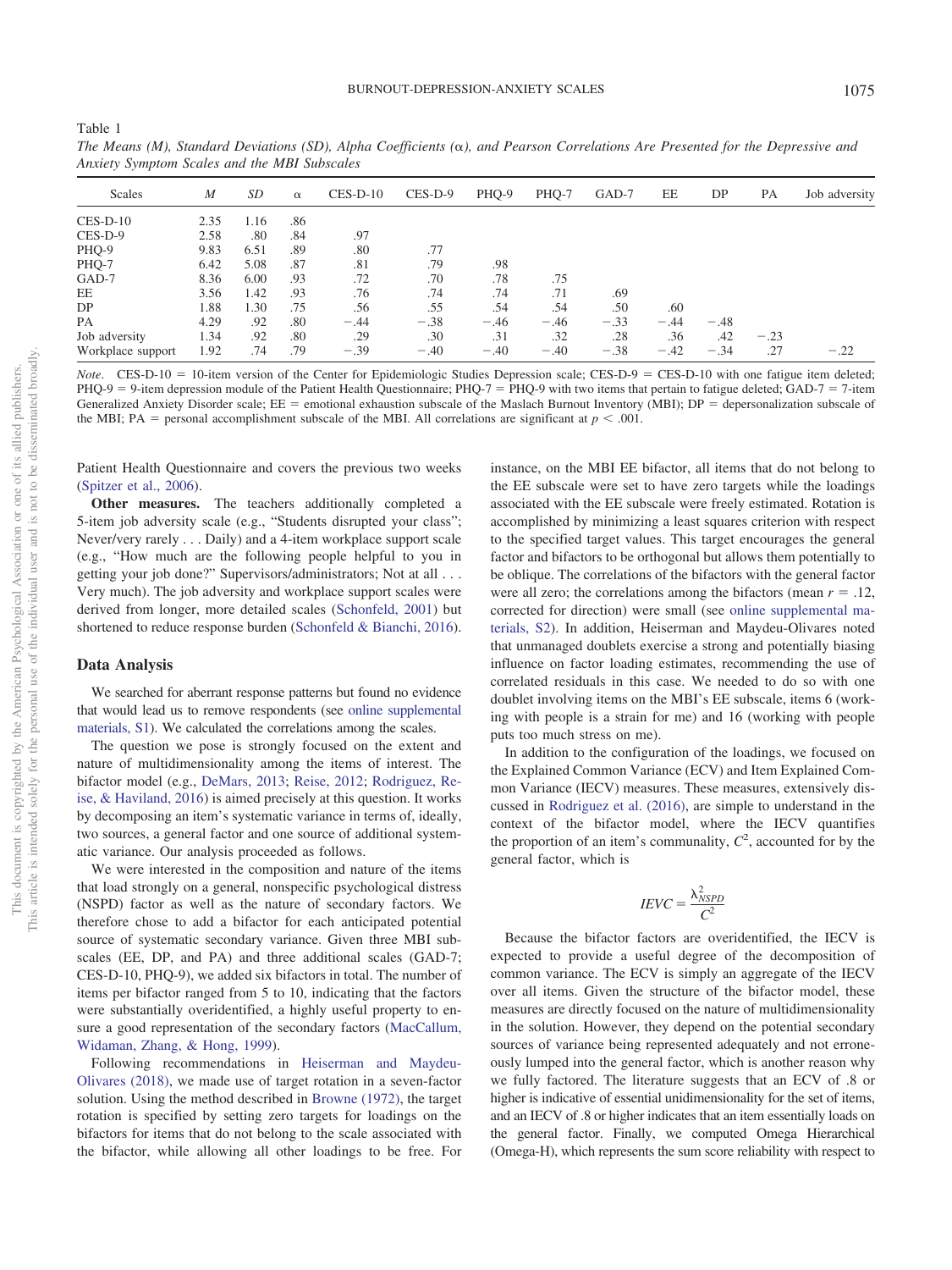<span id="page-3-0"></span>

| Table 2                                          |  |  |
|--------------------------------------------------|--|--|
| Results of the Target Rotation Bifactor Analysis |  |  |

|             |                |                     |                                                           | General       | <b>Bifactors</b> |            |                  |                  |            |                  |            | <b>IECV</b> Scale |      |
|-------------|----------------|---------------------|-----------------------------------------------------------|---------------|------------------|------------|------------------|------------------|------------|------------------|------------|-------------------|------|
| Scale       | Sub-scale Item |                     |                                                           | <b>NSPD</b>   | EE               | PA         | DP               | <b>GAD</b>       | PHQ        | <b>CESD</b>      | Commun.    | <b>IECV</b>       | Ave. |
| MBI         | EE             | $\mathbf{1}$        | Drained by work                                           | .74           | .55              | $-.01$     | $-.02$           | .04              | .00        | .09              | .87        | .63               | .73  |
|             |                | $\mathfrak{2}$      | Used up at workday's end                                  | .72           | .56              | $-.01$     | $-.01$           | .02              | .05        | .10              | .88        | .60               |      |
|             |                | 3                   | Fatigue in morning facing job                             | .76           | .37              | $-.02$     | $-.03$           | $-.03$           | .12        | .06              | .75        | .76               |      |
|             |                | 6                   | Working with people is a strain                           | .61           | .12              | .00        | .18              | $-.04$           | $-.01$     | .17              | .46        | .81               |      |
|             |                | 8                   | Burned out from work                                      | .77           | .48              | $-.05$     | .02              | .03              | .04        | $-.05$           | .83        | .71               |      |
|             |                | 13                  | Job is frustrating                                        | .71           | .45              | .03        | .07              | .02              | $-.10$     | $-.01$           | .71        | .71               |      |
|             |                | 14                  | Works too hard                                            | .56           | .45              | .09        | .02              | .07              | $-.02$     | .02              | .55        | .58               |      |
|             |                | 16                  | Work with people stresses me                              | .58           | .04              | $-.07$     | .16              | .05              | $-.02$     | .04              | .37        | .89               |      |
|             |                | 20                  | End of my rope                                            | .79           | .34              | $-.04$     | .05              | .01              | $-.03$     | $-.01$           | .74        | .85               |      |
|             | PA             | $\overline{4}$<br>7 | Understand students' feelings<br>Effective with students' | .01<br>$-.30$ | .18<br>.06       | .46<br>.60 | $-.14$<br>$-.01$ | $-.04$<br>.00    | .08<br>.03 | .12<br>$-.05$    | .34<br>.46 | .00<br>.20        | .30  |
|             |                |                     | problems                                                  |               |                  |            |                  |                  |            |                  |            |                   |      |
|             |                | 9                   | Pos. influence on lives at work                           | $-.46$        | $-.03$           | .55        | $-.01$           | .14              | .01        | .08              | .59        | .36               |      |
|             |                | 12                  | Energetic                                                 | $-.64$        | $-.17$           | .28        | .11              | .04              | $-.16$     | .15              | .58        | .70               |      |
|             |                | 17                  | Create relaxed atmosphere                                 | $-.41$        | $-.10$           | .60        | $-.02$           | $-.12$           | .01        | $-.07$           | .52        | .33               |      |
|             |                | 18                  | Work with students<br>exhilarating                        | $-.38$        | $-.17$           | .58        | $-.07$           | .07              | .04        | .04              | .55        | .26               |      |
|             |                | 19                  | Accomplish good things on job                             | $-.46$        | $-.07$           | .54        | $-.01$           | .19              | .05        | .04              | .61        | .35               |      |
|             |                | 21                  | Deal with problems calmly                                 | $-.23$        | .08              | .40        | $-.03$           | $-.13$           | $-.06$     | $-.04$           | .23        | .23               |      |
|             | DP             | 5                   | Treat students as objects                                 | .41           | $-.05$           | $-.15$     | .46              | $-.04$           | $-.01$     | .17              | .48        | .35               | .39  |
|             |                | 10                  | Callous                                                   | .63           | .08              | .05        | .60              | .10              | .04        | $-.18$           | .77        | .52               |      |
|             |                | 11                  | Job hardening me                                          | .66           | .17              | $-.01$     | .51              | .10              | .06        | $-.17$           | .75        | .58               |      |
|             |                | 15                  | Don't care about students                                 | .36           | $-.02$           | $-.16$     | .50              | $-.13$           | $-.06$     | .07              | .48        | .27               |      |
|             |                | 22                  | Students blame me                                         | .32           | .00              | $-.05$     | .31              | $-.06$           | $-.06$     | .11              | .48        | .22               |      |
| GAD         |                | $\mathbf{1}$        | Nervous/anxious/on edge                                   | .76           | .08              | .00        | $-.04$           | .50              | $-.07$     | .07              | .83        | .69               | .64  |
|             |                | $\sqrt{2}$          | Cannot stop worrying                                      | .76           | .07              | $-.05$     | $-.14$           | .61              | $-.09$     | .02              | .95        | .61               |      |
|             |                | $\mathfrak{Z}$      | Worry too much                                            | .73           | .10              | $-.03$     | $-.15$           | .62              | $-.10$     | .00              | .92        | .58               |      |
|             |                | $\overline{4}$      | Trouble relaxing                                          | .72           | .05              | .04        | .01              | .45              | .21        | $-.08$           | .82        | .63               |      |
|             |                | $\mathfrak s$       | Restless                                                  | .56           | $-.09$           | .07        | .12              | .42              | .29        | .01              | .65        | .49               |      |
|             |                | 6                   | Irritable                                                 | .72           | .08              | $-.01$     | .13              | .31              | .16        | $-.08$           | .69        | .75               |      |
|             |                | $\tau$              | Something awful might happen                              | .69           | $-.11$           | $-.03$     | $-.05$           | .42              | $-.09$     | .05              | .66        | .72               |      |
| PHQ         |                | $\mathbf{1}$        | Little interest/little pleasure                           | .83<br>.91    | .02<br>$-.02$    | .04        | $-.03$           | $-.07$<br>$-.07$ | .19<br>.04 | $-.10$<br>$-.16$ | .73<br>.88 | .94<br>.95        | .80  |
|             |                | $\sqrt{2}$<br>3     | Down/depressed/hopeless                                   | .58           | .02              | .12<br>.01 | $-.06$<br>$-.01$ | .16              | .41        | $-.11$           | .57        | .58               |      |
|             |                | $\overline{4}$      | Sleep problems<br>Tired or little energy                  | .69           | .13              | $-.01$     | $-.02$           | .05              | .40        | $-.01$           | .69        | .69               |      |
|             |                | 5                   | Appetite problems                                         | .65           | $-.02$           | .03        | $-.04$           | $-.03$           | .33        | .07              | .53        | .79               |      |
|             |                | 6                   | Feel bad about self                                       | .85           | $-.16$           | $-.08$     | $-.06$           | .06              | .08        | $-.02$           | .77        | .95               |      |
|             |                | $\tau$              | Trouble concentrating                                     | .72           | $-.08$           | .07        | .01              | .03              | .34        | .15              | .66        | .79               |      |
|             |                | 8                   | Motor slowness or fidgety                                 | .68           | $-.12$           | .05        | .11              | .11              | .29        | .14              | .60        | .77               |      |
|             |                | 9                   | Thoughts of self-harm                                     | .71           | $-.32$           | .02        | $-.06$           | $-.09$           | .01        | $-.17$           | .67        | .76               |      |
| <b>CESD</b> |                | $\mathbf{1}$        | Bothered by things                                        | .68           | .16              | .09        | .06              | .01              | .02        | .05              | .51        | .91               | .78  |
|             |                | $\mathfrak{2}$      | Can't shake the blues                                     | .84           | .05              | .11        | $-.04$           | $-.04$           | $-.03$     | $-.04$           | .72        | .97               |      |
|             |                | 3R                  | As good as other people                                   | .46           | $-.14$           | $-.20$     | $-.15$           | .00              | .07        | $-.04$           | .29        | .71               |      |
|             |                | $\overline{4}$      | Can't kind mind on things                                 | .53           | .12              | .04        | $-.11$           | $-.07$           | .19        | .45              | .56        | .51               |      |
|             |                | 5                   | Everything is an effort                                   | .63           | .18              | $-.02$     | $-.06$           | $-.01$           | .10        | .35              | .59        | .69               |      |
|             |                | 6R                  | Hopeful about future                                      | .59           | .08              | $-.18$     | $-.09$           | $-.09$           | $-.04$     | $-.23$           | .47        | .74               |      |
|             |                | $\tau$              | Life is a failure                                         | .74           | $-.16$           | $-.03$     | $-.02$           | $-.11$           | $-.10$     | .04              | .61        | .90               |      |
|             |                | 8                   | Fearful                                                   | .69           | $-.07$           | .02        | $-.09$           | .18              | $-.23$     | .24              | .61        | .77               |      |
|             |                | 9                   | Lonely                                                    | .70           | $-.15$           | .17        | .01              | $-.03$           | $-.18$     | .06              | .58        | .84               |      |
|             |                | 10                  | People unfriendly                                         | .50           | $-.03$           | .15        | .18              | .02              | $-.14$     | .10              | .34        | .74               |      |

the general factor. However, this measure is not directly aimed at the question of multidimensionality insofar as we are not advocating for the formation of a sum score of all these items.

#### **Results and Discussion**

#### **Correlations**

[Table 1](#page-2-0) indicates that the CES-D-10, CES-D-9, PHQ-9, PHQ-7, and GAD-7 scores were similarly related to EE, DP, and PA scores.

Removing fatigue-related items to create the CES-D-9 and PHQ-7 barely changed the correlations. EE scores were almost as highly correlated with scores on the anxiety scale as they were with scores on the depression scales. The relationship of CES-D scores to scores on the MBI subscales paralleled the relationship of scores on the PHQ to EE, DP, and PA scores. EE scores were more closely related to depression and anxiety scores than to DP and PA scores. Using [Steiger's \(1980\)](#page-6-7) *z* test, we found that depression, anxiety, EE, and PA scores were similarly  $(p > .05)$  related to scores on our measures of job adversity and workplace support. Compared to depression and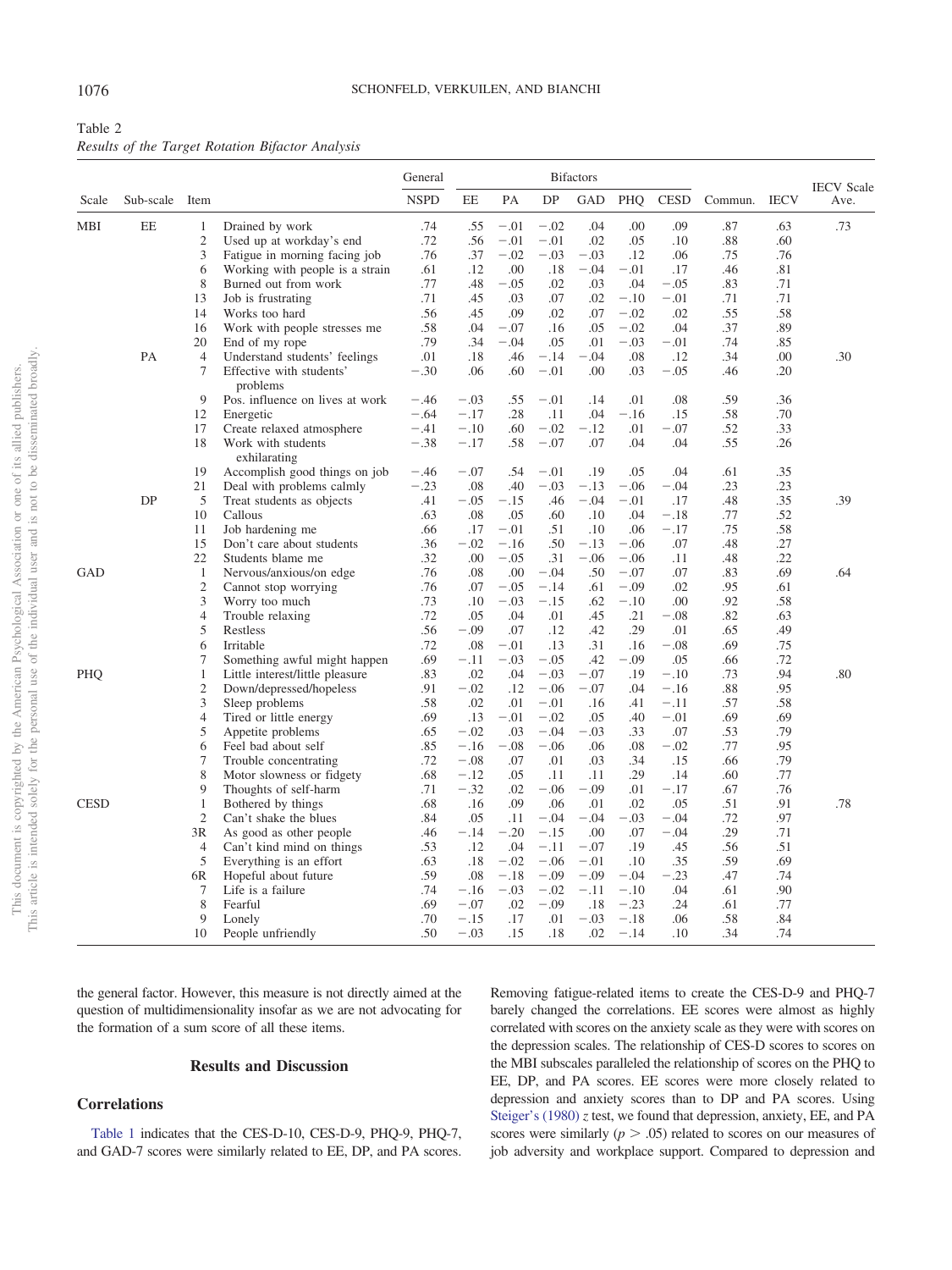anxiety scores, DP scores were more highly related to job adversity; no significant differences were found for workplace support.

In our bifactor modeling, we fit the model using the WLSMV method in Mplus 8.1 [\(Muthén & Muthén, 2018\)](#page-5-20), which is recommended for ordinal data [\(Li, 2016\)](#page-5-21). Ordinal data are often skewed in a manner that is inconsistent with multivariate Gaussian assumptions, which is true for many of our variables, as expected for data from a community sample. The fitted model has an  $RMSEA = .041$ ,  $CFI = .984$ ,  $TLI = .977$ , and  $SRMR = .023$ . There is no evidence of an improper solution such as an extraordinarily large standard error or communality near 1. While the chi-square test versus the saturated model unsurprisingly rejects fit to the saturated model, the modification indices and bivariate residuals did not show a notable pattern of misfit. [Table 2](#page-3-0) shows the target-rotated standardized loadings, communalities, and IECVs. For the reader's convenience, we also computed mean IECVs within each set of items making up a bifactor. All values are included in the Mplus output, which can be found online (see [online supplemental materials, S3\)](http://dx.doi.org/10.1037/pas0000721.supp).

Omega-H for the general factor was .95 and the ECV was .63. The latter number suggests some multidimensionality despite a high total score reliability. The IECVs and the scale average IECV show that CES-D and PHQ items were essentially unidimensional measures of NPSD. The items on these scales only had strong loadings on the general factor and weak loadings on their respective bifactors. GAD-7 items had strong loadings on the general factor but moderate bifactor loadings that were consistently smaller than the items' general factor loadings. Of the three MBI subscales, EE was very similar to the GAD-7 in terms of performance, except for the doublet formed by items 6 and 16, which was managed by our including correlated residuals. EE items had mostly strong loadings on the general factor but moderate bifactor loadings that were consistently smaller than the loadings on the NPSD factor. In the cases of the responses to the EE and GAD-7 items, the bifactor likely represented common item content on each scale, notably the presence of anxiety-related words on the GAD-7 items and repeated references to work on the EE items.

The PA and DP items, by contrast, were less clearly related to the general factor, as reflected by their IECV values and lower overall communality. Rerunning the analysis with the items associated with PA and DP omitted showed essentially the same pattern and the ECV moved to .75, close to essential unidimensionality, as anticipated given the level of overidentification. In sum, responses to EE items behaved in a manner consistent with responses to items on other measures of NSPD and consistent with specific item content. Responses to EE items reflected a notable but smaller bifactor, suggesting some unique variance, reflecting the common variance induced by references to work. By contrast, PA and DP items reflected more unique variance than did EE items.

Correlational analyses revealed that the MBI's EE subscale was more highly related to the PHQ ( $-9$  and  $-7$ ), the CES-D ( $-10$ ) and  $-9$ ), and the GAD-7 than to the MBI's own DP and PA subscales. In terms of nomological networks, the two depression scales, the anxiety scale, and the MBI's EE subscale were similarly related to measures of job adversity and workplace support. Overall, these findings question the claim that the burnout construct represents a syndrome that consists of EE, DP, and diminished PA

and excludes (or does not primarily include) depressive and anxiety symptoms.

The results of the ESEM bifactor analysis indicated that the CES-D-10, PHQ-9, GAD-7, and EE items loaded substantially on the prime factor, which can be thought of as NSPD. Most EE and anxiety items loaded less strongly on a secondary factor. The DP items loaded about equally on two different constructs, NSPD and a depersonalization factor. The PA items reflected two different constructs, professional efficacy and, to a lesser extent, NSPD. On balance, the evidence suggests that depressive, anxiety, and EE scales measure the same construct. That construct can be conceived of as NSPD, consistent with the hypothesis of a general anxio-depressive dimension of ill-being [\(Kotov et al., 2017;](#page-5-22) [Lang](#page-5-23) [& McTeague, 2009\)](#page-5-23).

### **Other Research**

[Leiter and Durup \(1994\)](#page-5-24) found burnout and depression to be separate constructs. However, problems in their CFA call their conclusions into question. First, their best model did not fit the data well (highest AGFI  $\approx$  .810). Second, depression and EE were as closely correlated as EE and DP although nearly half the depression items were dropped from the CFA. Although [Bakker et](#page-5-25) [al. \(2000\)](#page-5-25) also found burnout and depression to be separate constructs, problems call their CFA findings into question as well. EE was more closely related to depression  $(r = .68)$  than to DP or PA despite the MBI subscales and depression having very different response formats. Surprisingly, the authors chose *not* to let EE and depression items load on the same latent variable and did not report the factor correlations in their CFA. The authors additionally found that, compared to latent depression, latent burnout was more closely related to lack of workplace equity. This finding, however, likely reflects measurement circularity (i.e., content overlap between independent and dependent variables), a problem that has strongly affected burnout research [\(Schaufeli & Enzmann,](#page-5-26) [1998\)](#page-5-26). Finally, the CFAs by [Leiter and Durup \(1994\)](#page-5-24) and [Bakker](#page-5-25) [et al. \(2000\)](#page-5-25) were limited given the challenges of fitting ordinal SEM in the era when the studies were conducted.

The ESEM approach we adopted has methodological advantages. ESEM helped us identify methodological artifacts of scale construction that, in addition to the NSPD construct, contributed to covariation among items. For example, most EE items that referenced work loaded on the second factor (although they loaded more strongly on the NPSD factor). This happens because the shared reference to work induces some additional local dependence among the items. Target rotation provides a principled means to represent the hypotheses about the dimensionality of the data and the ECV and IECV measures are informative measures about these hypotheses.

#### **Limitations**

While our study has strengths, such as the use of advanced factor analytic techniques and a relatively large sample size, it also has several limitations. First, the sample comprised only teachers. Other occupational groups need to be studied to learn if the findings generalize. However, we note that research conducted with dentists [\(Ahola et al., 2014\)](#page-5-2) and physicians [\(Wurm et al.,](#page-6-0) [2016\)](#page-6-0) is consistent with our findings (also see [Bianchi & Brisson,](#page-5-27)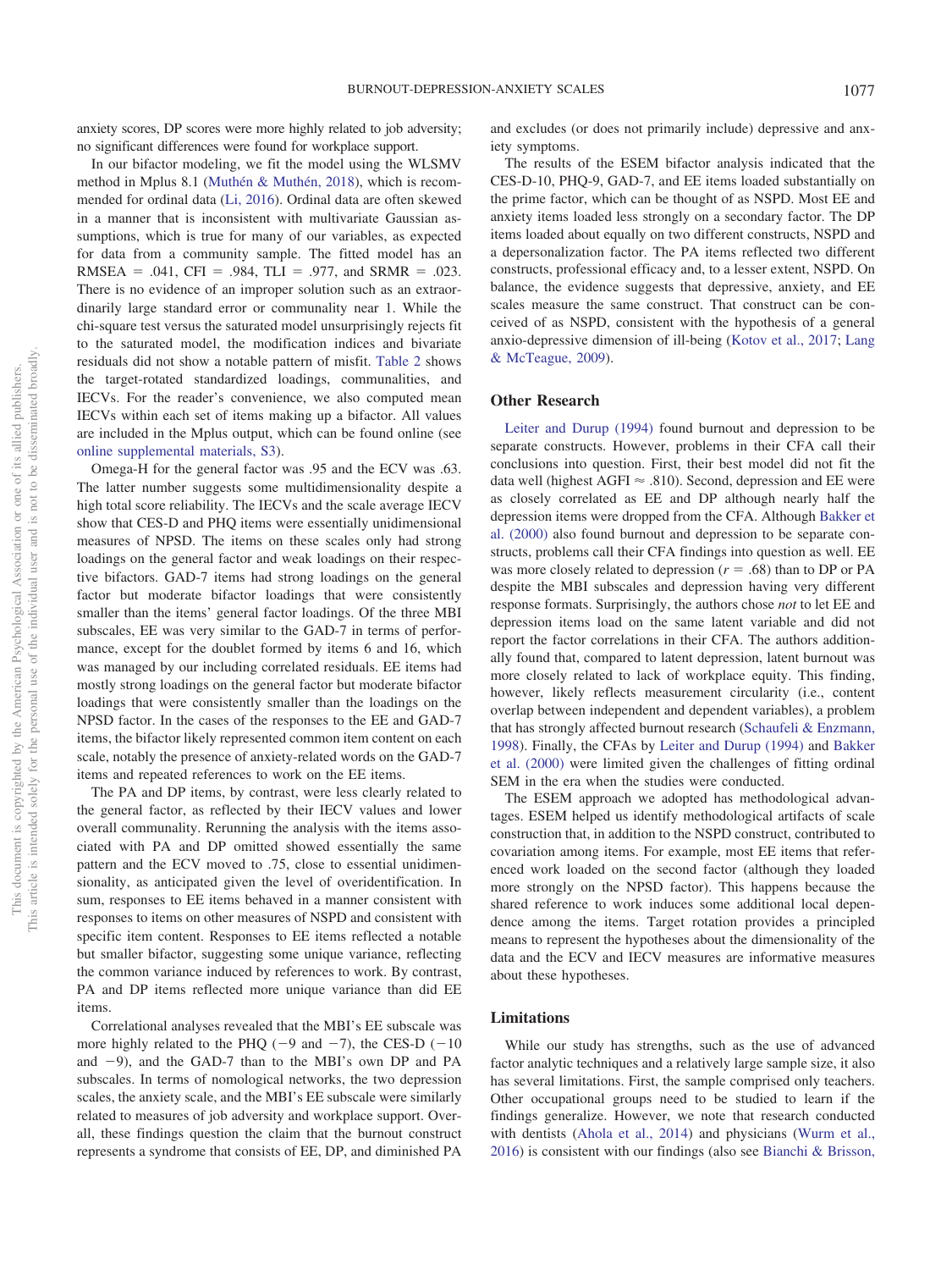[2017\)](#page-5-27). Second, the study was limited to one measure of burnout. Research conducted with other instruments, such as the Shirom-Melamed Burnout Measure [\(Shirom & Melamed, 2006\)](#page-6-8), also revealed substantial correlations with the PHQ-9 (e.g., [Schonfeld](#page-6-1) [& Bianchi, 2016\)](#page-6-1). A third limitation is that because we relied strictly on the wording of the prominent measures we selected, we did not include "catch" items designed to identify aberrant responders. Instead we relied on Mokken analyses to check for aberrant responding (see [online supplemental materials, S1\)](http://dx.doi.org/10.1037/pas0000721.supp). A fourth limitation is that, because the data were cross-sectional, we could not investigate the relationships over time. Although he did not assess burnout longitudinally, [Schonfeld \(2001\),](#page-6-6) in a 1-year, 3-wave longitudinal study of first-year teachers, found that adverse job conditions exerted a substantial effect on the teachers' responses to the CES-D. Depressive symptom scales are in fact highly sensitive to the quality of the work environment (e.g., [Schonfeld & Chang, 2017\)](#page-6-2).

#### **Conclusions**

The MBI's EE subscale and depression and anxiety scales are likely measuring NSPD. At high levels of distress, the risk of mental disorder increases. In some individuals, high levels of distress can turn into clinical depression. Dimensional measures of NSPD thus provide a glimpse into the process by which job stressors give rise to clinical forms of depression and thus can alert health care specialists to a potential onset of a diagnosable disorder in a worker, paving the way for an appropriate treatment.

### **References**

- <span id="page-5-2"></span>Ahola, K., Hakanen, J. J., Perhoniemia, R., & Mutanen, P. (2014). Relationship between burnout and depressive symptoms: A study using the person-centred approach. *Burnout Research, 1,* 29 –37. [http://dx.doi.org/](http://dx.doi.org/10.1016/j.burn.2014.03.003) [10.1016/j.burn.2014.03.003](http://dx.doi.org/10.1016/j.burn.2014.03.003)
- <span id="page-5-12"></span>American Psychiatric Association. (2013). *Diagnostic and statistical manual of mental disorders* (5th ed.). Arlington, VA: Author.
- <span id="page-5-25"></span>Bakker, A. B., Schaufeli, W. B., Demerouti, E., Janssen, P. P. M., Van der Hulst, R., & Brouwer, J. (2000). Using equity theory to examine the difference between burnout and depression. *Anxiety, Stress, and Coping, 13,* 247–268. <http://dx.doi.org/10.1080/10615800008549265>
- <span id="page-5-27"></span>Bianchi, R., & Brisson, R. (2017). Burnout and depression: Causal attributions and construct overlap. *Journal of Health Psychology*. Advance online publication. <http://dx.doi.org/10.1177/1359105317740415>
- <span id="page-5-3"></span>Bianchi, R., & Schonfeld, I. S. (2018). Burnout-depression overlap: Nomological network examination and factor-analytic approach. *Scandinavian Journal of Psychology, 59,* 532–539. [http://dx.doi.org/10.1111/sjop](http://dx.doi.org/10.1111/sjop.12460) [.12460](http://dx.doi.org/10.1111/sjop.12460)
- <span id="page-5-4"></span>Bianchi, R., Schonfeld, I. S., & Laurent, E. (2018). Burnout syndrome and depression. In Y.-K. Kim (Ed.), *Understanding depression: Vol. 2*. *Clinical manifestations, diagnosis and treatment* (pp. 187–202). Singapore: Springer Nature. [http://dx.doi.org/10.1007/978-981-10-6577-4\\_14](http://dx.doi.org/10.1007/978-981-10-6577-4_14)
- <span id="page-5-19"></span>Browne, M. W. (1972). Oblique rotation to a partially specified target. *British Journal of Mathematical and Statistical Psychology, 25,* 207– 212. <http://dx.doi.org/10.1111/j.2044-8317.1972.tb00492.x>
- <span id="page-5-6"></span>Caspi, A., Houts, R. M., Belsky, D. W., Goldman-Mellor, S. J., Harrington, H., Israel, S.,... Moffitt, T. E. (2014). The P factor: One general psychopathology factor in the structure of psychiatric disorders? *Clinical Psychological Science, 2,* 119 –137. [http://dx.doi.org/10.1177/](http://dx.doi.org/10.1177/2167702613497473) [2167702613497473](http://dx.doi.org/10.1177/2167702613497473)
- <span id="page-5-9"></span>Cole, J. C., Rabin, A. S., Smith, T. L., & Kaufman, A. S. (2004). Development and validation of a Rasch-derived CES-D short form.

*Psychological Assessment, 16,* 360 –372. [http://dx.doi.org/10.1037/](http://dx.doi.org/10.1037/1040-3590.16.4.360) [1040-3590.16.4.360](http://dx.doi.org/10.1037/1040-3590.16.4.360)

- <span id="page-5-14"></span>DeMars, C. E. (2013). A tutorial on interpreting bi-factor model scores. *International Journal of Testing, 13,* 354 –378. [http://dx.doi.org/10](http://dx.doi.org/10.1080/15305058.2013.799067) [.1080/15305058.2013.799067](http://dx.doi.org/10.1080/15305058.2013.799067)
- <span id="page-5-7"></span>Dohrenwend, B. P., Shrout, P. E., Egri, G., & Mendelsohn, F. S. (1980). Nonspecific psychological distress and other dimensions of psychopathology. Measures for use in the general population. *Archives of General Psychiatry, 37,* 1229 –1236. [http://dx.doi.org/10.1001/archpsyc.1980](http://dx.doi.org/10.1001/archpsyc.1980.01780240027003) [.01780240027003](http://dx.doi.org/10.1001/archpsyc.1980.01780240027003)
- <span id="page-5-18"></span>Heiserman, N., & Maydeu-Olivares, A. (2018). *Best practices for exploratory factor analysis: Target rotations and correlated errors*. Manuscript submitted for publication.
- <span id="page-5-22"></span>Kotov, R., Krueger, R. F., Watson, D., Achenbach, T. M., Althoff, R. R., Bagby, R. M.,... Zimmerman, M. (2017). The Hierarchical Taxonomy of Psychopathology (HiTOP): A dimensional alternative to traditional nosologies. *Journal of Abnormal Psychology, 126,* 454 – 477. [http://dx](http://dx.doi.org/10.1037/abn0000258) [.doi.org/10.1037/abn0000258](http://dx.doi.org/10.1037/abn0000258)
- <span id="page-5-11"></span>Kristensen, T. S. (1995). The demand-control-support model: Methodological challenges for future research. *Stress Medicine, 11,* 17–26. [http://](http://dx.doi.org/10.1002/smi.2460110104) [dx.doi.org/10.1002/smi.2460110104](http://dx.doi.org/10.1002/smi.2460110104)
- <span id="page-5-8"></span>Kroenke, K., & Spitzer, R. L. (2002). The PHQ-9: A new depression diagnostic and severity measure. *Psychiatric Annals, 32,* 509 –515. <http://dx.doi.org/10.3928/0048-5713-20020901-06>
- <span id="page-5-23"></span>Lang, P. J., & McTeague, L. M. (2009). The anxiety disorder spectrum: Fear imagery, physiological reactivity, and differential diagnosis. *Anxiety, Stress & Coping, 22,* 5–25. [http://dx.doi.org/10.1080/](http://dx.doi.org/10.1080/10615800802478247) [10615800802478247](http://dx.doi.org/10.1080/10615800802478247)
- <span id="page-5-24"></span>Leiter, M. P., & Durup, J. (1994). The discriminant validity of burnout and depression: A confirmatory factor analytic study. *Anxiety, Stress, and Coping, 7,* 357–373. <http://dx.doi.org/10.1080/10615809408249357>
- <span id="page-5-21"></span>Li, C.-H. (2016). The performance of ML, DWLS, and ULS estimation with robust corrections in structural equation models with ordinal variables. *Psychological Methods, 21,* 369 –387. [http://dx.doi.org/10.1037/](http://dx.doi.org/10.1037/met0000093) [met0000093](http://dx.doi.org/10.1037/met0000093)
- <span id="page-5-17"></span>MacCallum, R. C., Widaman, K. R., Zhang, S., & Hong, S. (1999). Sample size in factor analysis. *Psychological Methods, 4,* 84 –99. [http://dx.doi](http://dx.doi.org/10.1037/1082-989X.4.1.84) [.org/10.1037/1082-989X.4.1.84](http://dx.doi.org/10.1037/1082-989X.4.1.84)
- <span id="page-5-0"></span>Maslach, C., Jackson, S. E., & Leiter, M. P. (2016). *Maslach Burnout Inventory manual* (4th ed.). Palo Alto, CA: Consulting Psychologists Press.
- <span id="page-5-13"></span>Maslach, C., & Leiter, M. P. (2016). Understanding the burnout experience: Recent research and its implications for psychiatry. *World Psychiatry, 15,* 103–111. <http://dx.doi.org/10.1002/wps.20311>
- <span id="page-5-1"></span>Maslach, C., Schaufeli, W. B., & Leiter, M. P. (2001). Job burnout. *Annual Review of Psychology, 52,* 397– 422. [http://dx.doi.org/10.1146/annurev](http://dx.doi.org/10.1146/annurev.psych.52.1.397) [.psych.52.1.397](http://dx.doi.org/10.1146/annurev.psych.52.1.397)
- <span id="page-5-20"></span>Muthén, L. K., & Muthén, B. O. (2018). *Mplus user's guide, 8th ed*. Los Angeles, CA: Author.
- <span id="page-5-15"></span>Reise, S. P. (2012). The rediscovery of bi-factor modeling. *Multivariate Behavioral Research, 47,* 667– 696. [http://dx.doi.org/10.1080/00273171](http://dx.doi.org/10.1080/00273171.2012.715555) [.2012.715555](http://dx.doi.org/10.1080/00273171.2012.715555)
- <span id="page-5-10"></span>Ritter, P., Lorig, K., Laurent, D., & Matthews, K. (2004). Internet versus mailed questionnaires: A randomized comparison. *Journal of Medical Internet Research, 6,* e29. <http://dx.doi.org/10.2196/jmir.6.3.e29>
- <span id="page-5-16"></span>Rodriguez, A., Reise, S. P., & Haviland, M. G. (2016). Evaluating bifactor models: Calculating and interpreting statistical indices. *Psychological Methods, 21,* 137–150. <http://dx.doi.org/10.1037/met0000045>
- <span id="page-5-5"></span>Rössler, W., Hengartner, M. P., Ajdacic-Gross, V., & Angst, J. (2015). Predictors of burnout: Results from a prospective community study. *European Archives of Psychiatry and Clinical Neuroscience, 265,* 19 – 25. <http://dx.doi.org/10.1007/s00406-014-0512-x>
- <span id="page-5-26"></span>Schaufeli, W. B., & Enzmann, D. (1998). *The burnout companion to study and practice: A critical analysis*. London, UK: Taylor & Francis.